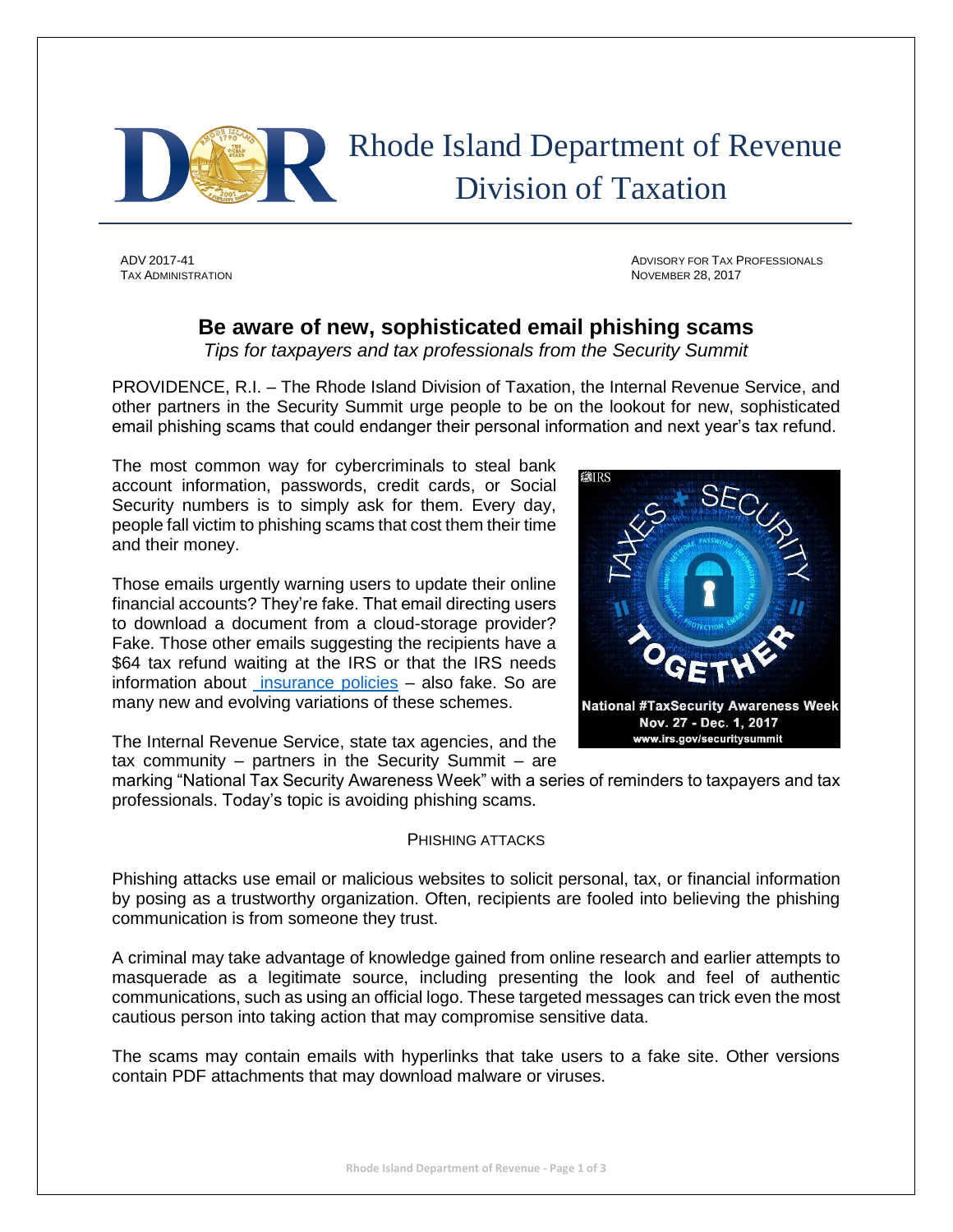Some phishing emails will appear to come from a business colleague, friend or relative. These emails might be an email account compromise. Criminals may have compromised your friend's email account and begun using their email contacts to send phishing emails.

Not all phishing attempts are emails – some are phone scams. One of the most common phone scams involves callers pretending to be from the IRS, the Rhode Island Division of Taxation, or another state tax agency, and threatening the taxpayer with a lawsuit or with arrest if payment is not made immediately, usually through a debit card.



Phishing attacks, especially

online phishing scams, are popular with criminals because there is no fool-proof technology to defend against them. Users are the main defense. When users see a phishing scam, they should ensure they don't take the bait.

Here are a few steps to take:

- **Be vigilant; be skeptical**. Never open a link or attachment from an unknown or suspicious source. Even if the email is from a known source, approach with caution. Cybercriminals are adept at mimicking trusted businesses, friends, and family. Thieves may have compromised a friend's email address, or they may be spoofing the address with a slight change in text, such as name@example.com vs. narne@example.com. In the latter, merely changing the "m" to an "r" and "n" can trick people.
- **Remember, neither the IRS nor the Rhode Island Division of Taxation will initiate spontaneous contact with taxpayers by email to request personal or financial information**. This includes text messages and social media channels. Neither the IRS nor the Rhode Island Division of Taxation will call taxpayers with threats of lawsuits or arrests. No legitimate business or organization will ask for sensitive financial information via email. When in doubt, don't use hyperlinks; go directly to the source's main web page.
- **Use security software to protect against malware and viruses**. Some security software can help identity suspicious websites that are used by cybercriminals.
- **Use strong passwords to protect online accounts**. Each account should have a unique password. Use a password manager if necessary. Criminals count on people using the same password repeatedly, giving crooks access to multiple accounts if they steal a password. Experts recommend a password have a minimum of 10 digits, including letters, numbers, and special characters. Longer is better.
- **Use multi-factor authentication when offered**. Some online financial institutions, email providers, and social media sites offer multi-factor protection for customers. Two-factor authentication means that in addition to entering your username and password, you must